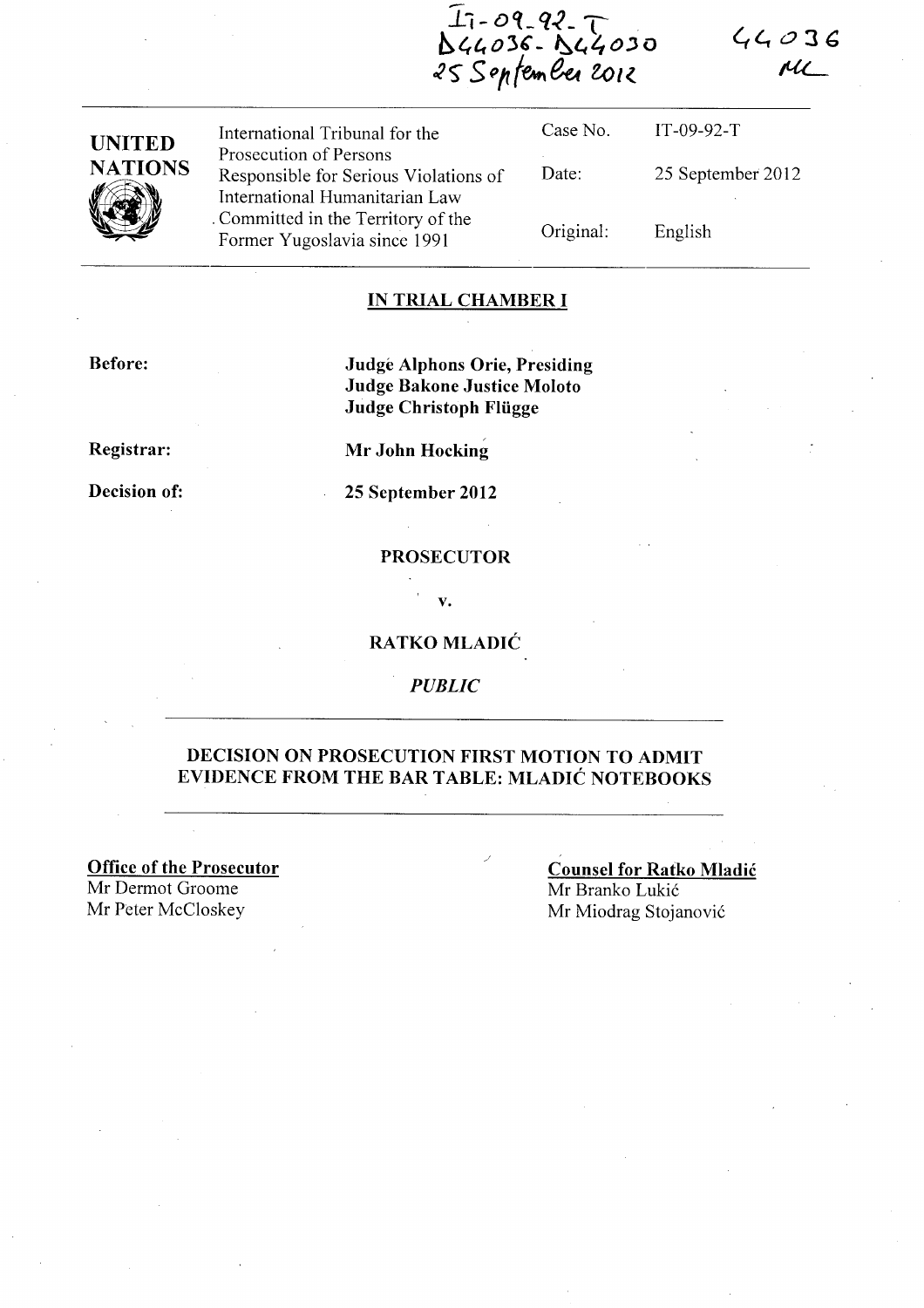# **I. PROCEDURAL HISTORY AND SUBMISSION OF THE PARTIES**

1. On 21 June 2012, the Prosecution filed a motion asking the Chamber to take judicial notice of the authenticity of twenty-two notebooks allegedly authored by the Accused ("Mladic Notebooks") and admit them into evidence from the bar table ("Motion").<sup>1</sup> On 5 July 2012, the Defence responded to the Motion ("Response").<sup>2</sup> On 12 July 2012, the Prosecution requested leave to reply to the Defence's Response ("Request to Reply"),<sup>3</sup> which was granted by the Chamber on 16 July 2012 and the parties were informed accordingly through an informal communication.<sup>4</sup> As the Request to Reply already contained the reply in the form of a public annex, the Chamber considered the reply as validly filed ("Reply") on the same day.

, 2. In its Motion, the Prosecution requests that the Chamber takes judicial notice of the authenticity of the Mladić Notebooks pursuant to Rule 94(B) of the Rules of Procedure and Evidence ("Rules").<sup>5</sup> The Prosecution submits that the Mladić Notebooks have been admitted in several cases before this Tribunal and they "clearly fit into the Prosecution case in their entirety and are directly relevant to the Accused".<sup>6</sup> The Prosecution further submits that taking judicial notice of the authenticity of the Mladic Notebooks at this stage of the proceedings would save considerable use of court time, and obviate the need to adduce evidence to establish their authenticity.<sup>7</sup> The Prosecution requests the admission of the Mladic Notebooks into evidence in advance of witness testimony and in its entirety, since it considers that this would streamline the presentation of evidence at trial. 8 According to the Prosecution, the complete documents are *prima facie* relevant because they are authored by the Accused and "each entry in the notebooks equally represents a contemporaneous record of the acts, conducts and state of mind of the accused during the relevant time period".<sup>9</sup> In light of the information provided in a statement by the Conference and Language Service Section ("CLSS") attached to its Reply, the Prosecution withdraws its request to tender some pages of the document bearing Rule *65ter* no. 19590 for which the English translation is

Prosecution First Motion to Admit Evidence from the Bar Table: Mladic Notebooks, 21 June 2012.

 $\overline{2}$ Defence Response to Prosecution First Motion to admit Evidence from the Bar Table: Mladic Notebooks, 5 July 2012.

 $\overline{\mathbf{3}}$ Prosecution Request for Leave to Reply to Defence Response to Prosecution Motion to admit the Mladic Notebooks, 12 July 2012. ' 4

That decision is hereby put on the record.

Motion, paras 1,25. The Mladic Notebooks have been uploaded into e-Court as documents bearing Rule *65ter* nos 13014,13046,13048,17502, and 19577 through 19594. 6

Motion, paras 14,20,24.

Motion, paras 14-16.  $\overline{8}$ 

Motion, para. 12, 15-16.

Motion, paras 18, 21.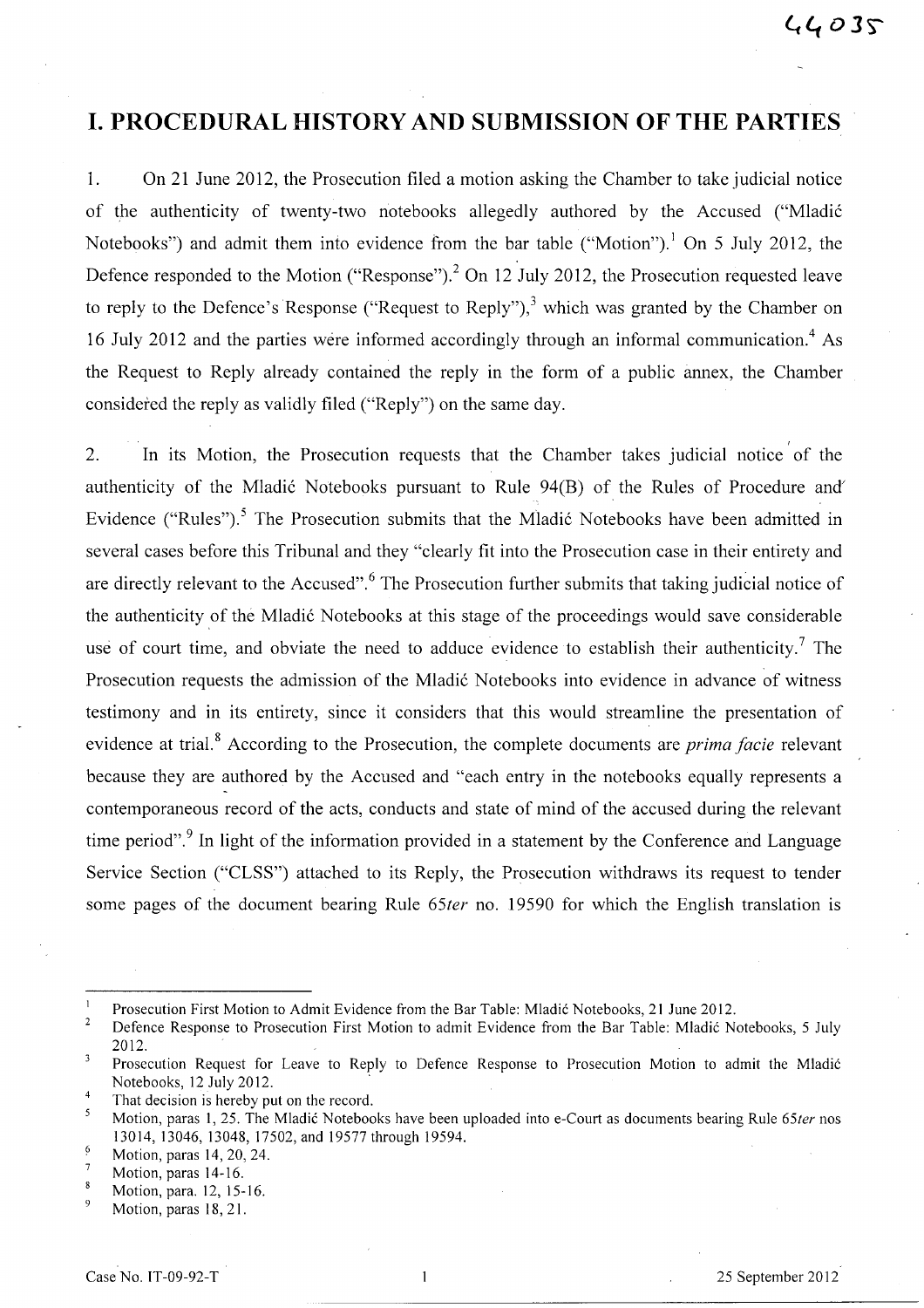missing.<sup>10</sup> The Prosecution further confirms that the translations of the notebooks are made by CLSS.

3. The Defence does not object to the admission of the Mladić Notebooks, but submits that it cannot verify or comment on the authenticity of the Mladić Notebooks in their entirety and reserves the right to object and raise issues in relation to the Mladić Notebooks during trial.<sup>11</sup> The Defence agrees that "certain of the handwritten text contained in the notebooks (the greater part) is Mr. Mladić's own handwriting".<sup>12</sup> It further recognizes that they are "in general relevant and probative to issues in this case".<sup>13</sup> Further, the Defence submits that the translations provided by the Prosecution are "draft translations by OTP staff', and therefore seeks the Trial Chamber to defer its decision on the Motion until an official translation of the Mladić Notebooks has been provided by CLSS or, alternatively, that only the originals be admitted into evidence at this stage.<sup>14</sup> Lastly, the Defence requests the Chamber to strike from the record parts of the Motion allegedly expanding the scope of the Indictment.<sup>15</sup>

# **11. APPLICABLE LAW**

4. Rule 89 provides, in relevant part:

(C) A Chamber may admit any relevant evidence which it deems to have probative value.

(D) A Chamber may exclude evidence if its probative value is substantially outweighed by the need to ensure a fair trial.

5. Rule 94(B) allows a Chamber to take judicial notice of the authenticity of documentary evidence which has been admitted in prior proceedings. The moving party must demonstrate that the documents sought for judicial notice were tendered as evidence in another case before the Tribunal and were found to be authentic in the prior proceedings.<sup>16</sup> This means that the documents must have already passed the test of reliability, relevancy and authenticity under Rule  $89(C)$ .<sup>17</sup> After creating a well-founded presumption of the authenticity of the documentary evidence by virtue of taking judicial notice, the moving party may tender this, not yet admitted, documentary evidence in

 $17$  Ibid, para. 15.

 $\frac{10}{11}$  Reply, paras 7, 14.

 $\frac{11}{12}$  Response, paras 6-9.

 $\frac{12}{13}$  Response, para. 10.

 $\frac{13}{14}$  Response, para. 11.

 $14$  Response, paras 7, 9, Conclusion.

<sup>&</sup>lt;sup>15</sup> Response, paras 12-15, Conclusion.

<sup>16</sup>*Prosecutor v. Karadiic,* Case No. IT-95-5/18-T, Decision on the Prosecution's Motion for Judicial Notice of Intercepts Related to the Sarajevo Component and Request for Leave to Add One Document to the Rule *65ter*  Exhibit List, 4 February 2011 ("Karadžić 4 February 2011 Decision"), paras 15-16.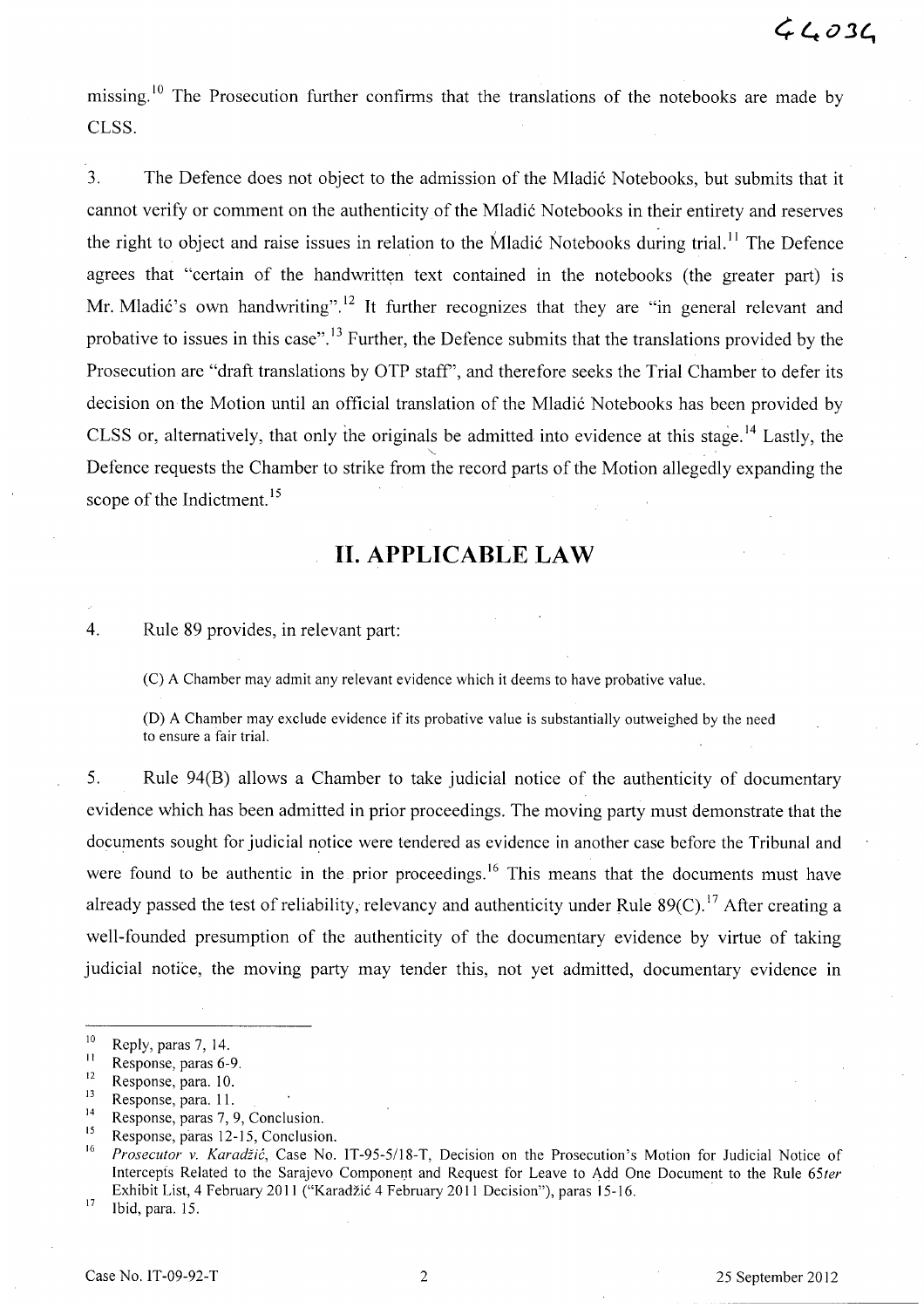question either through a witness or through a bar table motion by fulfilling the requirements of Rule  $89(C)^{18}$ 

# **Ill. DISCUSSION**

#### *Preliminary matters*

6. Based on the submissions made by the Prosecution, the Chamber is satisfied that the translations of the Mladić Notebooks are made by the CLSS and will therefore not further deal with the Defence objection in this respect. With regard to the Defence subinission that certain submissions made by the Prosecution in its Motion seek to improperly broaden the scope and time frame of the Indictment, the Chamber recalls its previous statement that

the indictment is the primary accusatory instrument, and any other accusatory instrument cannot add charges or material facts amounting to charges. [ ... ] References to matters that are outside the temporal, geographic, and/or subject-matter scope of the indictment are not per se irrelevant to the indictment.<sup>19</sup>

# *Judicial notice under Rule 94(B)*

7. Before taking judicial notice of the authenticity of documentary evidence pursuant to Rule 94(B), the Chamber must be satisfied the documents have been admitted into evidence in prior cases before the Tribunal, where they were found to be authentic, and that the documents are relevant to the present case.<sup>20</sup> The Chamber considers that such a finding on authenticity in a previous case should be explicit; it should be clear from the record that the' previous Chamber considered the relevant aspects of authenticity when determining the admissibility of the document(s) in question.

8. With respect to the first condition, the Chamber observes that the Mladić Notebooks have been admitted into evidence in their entirety in only two previous cases. 21 In both the *Tolimir* and Karadžić cases, the Chambers were satisfied of the relevance and probative value required for admission.<sup>22</sup> While the authenticity of the Mladić Notebooks as such was not challenged in the *Karadžić* case, the *Tolimir* Chamber was requested to make a finding in this respect.<sup>23</sup> In determining admission of the Mladić Notebooks, it examined evidence presented on provenance, \

Ibid.

 $\frac{18}{19}$  Ibid. paras 12, 15.

 $\frac{19}{20}$  T. 326-327.

<sup>&</sup>lt;sup>20</sup> See para. 5 of this Decision.

<sup>21</sup>*Prosecutor* v. *Tolimir* ,Case No. *IT-05-8812-T,* T. 8142-8143; *Prosecutor* v. *Karadiic,* Case No. IT-95-5118-T, T.6104-6105.

 $rac{22}{23}$  Ibid.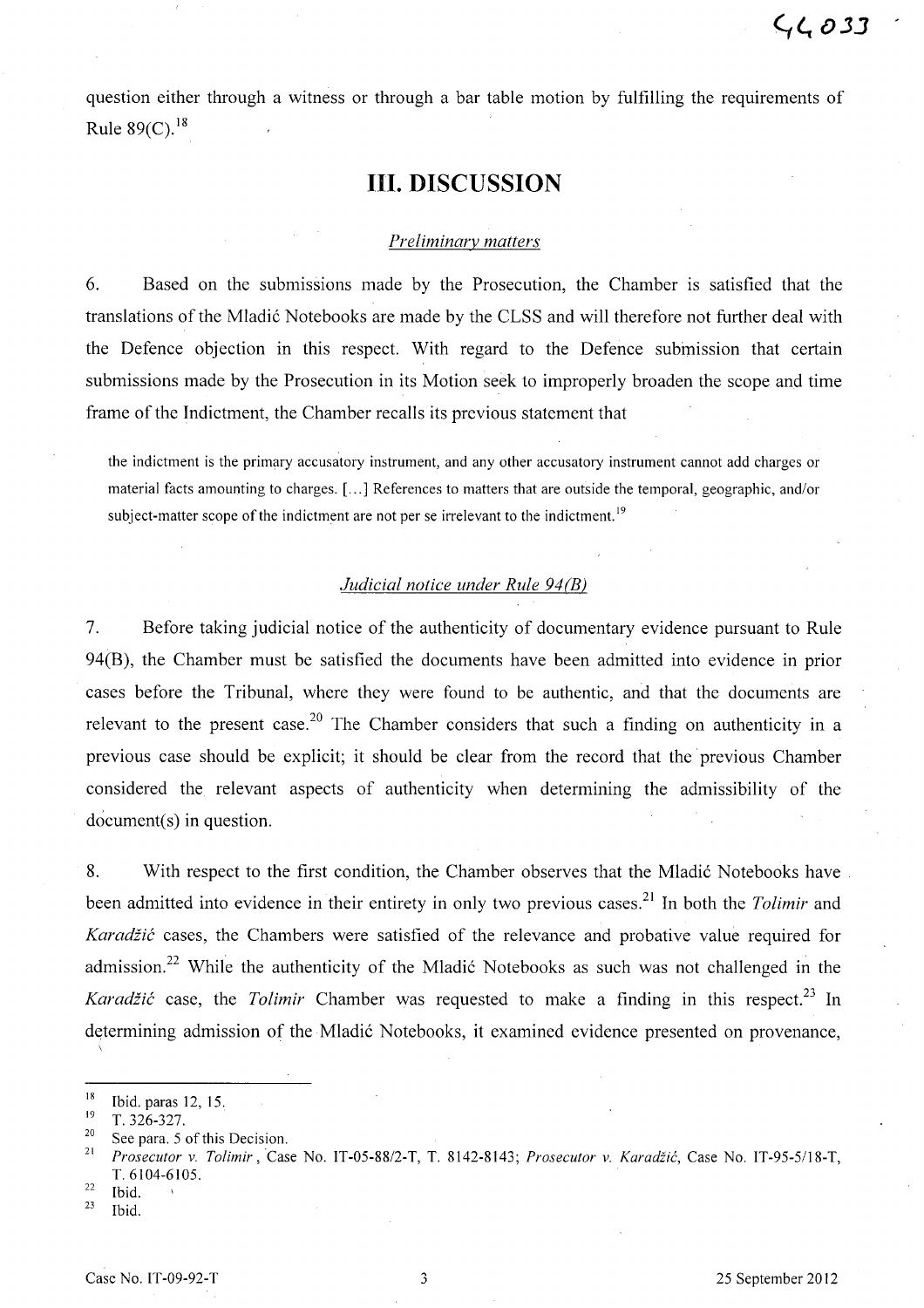chain of custody and corroboration of sampling of the Mladić Notebooks.<sup>24</sup> Other Chambers have admitted only excerpts of the Mladić Notebooks; in determining their probative value, these Chambers similarly addressed aspects regarding the authenticity of the Mladić Notebooks.<sup>25</sup>

9. In addition, the Defence itself stated that the Mladić Notebooks "do indeed appear to be 22 notebooks that were recovered by the Serbian authorities from the residence of the Mladic family".<sup>26</sup> However, it also stated that it wished to "reserve the right" to challenge the authenticity of portions of the Mladić Notebooks, arguing that they contain entries by "unknown third parties".<sup>27</sup> The Chamber observes that the Defence did not specify which portions of the Mladić Notebooks this objection relates to.

10. With respect to the second condition, the Chamber agrees with the parties that it is clear that the Mladić Notebooks are relevant to the present case in their entirety.<sup>28</sup>

11. Having found that conditions for judicial notice of the authenticity of the Mladić Notebooks under Rule 94(B) have been satisfied, the Chamber accordingly takes judicial notice of the authenticity of the Mladić Notebooks. The Chamber expects the Defence to produce any evidence challenging the authenticity of the Mladić Notebooks during the proceedings.

## *Admission from the bar table and translation issues*

12. A party tendering documents for admission from the bar table pursuant to Rule 89 (C) must show that the tendered documents are relevant and probative and demonstrate, with clarity and specificity, where and how each document fits into its case.<sup>29</sup>

13. First, the Chamber notes that, in taking judicial notice of the authenticity of the complete Mladić Notebooks, it has already found that the Mladić Notebooks are relevant to the case in their entirety.<sup>30</sup> As for the probative value, the Chamber observes that it has taken judicial notice of the authenticity of the Mladić Notebooks. In addition, the Chamber considers the Defence's position

 $rac{24}{25}$  Ibid.

Response, para. 14. For example, for admission of the Mladić Notebooks in the Stanišić and Simatović case, see *Prosecutor* v. *Stanisic and Simatovic,* Case No. IT -03-69-T, Decision on Prosecution Motion for Admission of Excerpts from Mladić Notebooks and Second Prosecution Notification of Excerpts from Mladić Notebooks, 10 March 2011, para. 12, referring to *Prosecutor* v. *Stanisic and Simatovic,* Case No. IT-03-69-T, Decision on Sixteenth Prosecution Motion for Leave to Amend its Rule 65 *ter* Exhibit List with Confidential Annex (Mladi6 Notebooks), 7 October 2010.<br>
Reply, para.7.<br>
Posmanas name 0.10

 $\frac{27}{28}$  Response, paras 9-10.

 $\frac{28}{29}$  See also Reply, para. 11.

*<sup>29</sup> Prosecutor* v. *Stanisic and Simatovic,* Case No. IT -03-69-T, First Decision on the Defence Bar Table Motion of 17 February 2012, para. 10; *Prosecutor* v. *Milan Milutinovic et aI.,* Case No. IT-05-87-T, Decision on Prosecution Motion to Admit Documentary Evidence, 10 October 2006, para. 18; *Prosecutor* v. *Rasim Delic,* Case No. IT -04- 83-T, Decision on Prosecution Submission on the Admission of Documentary Evidence, 16 January 2008, para. 9.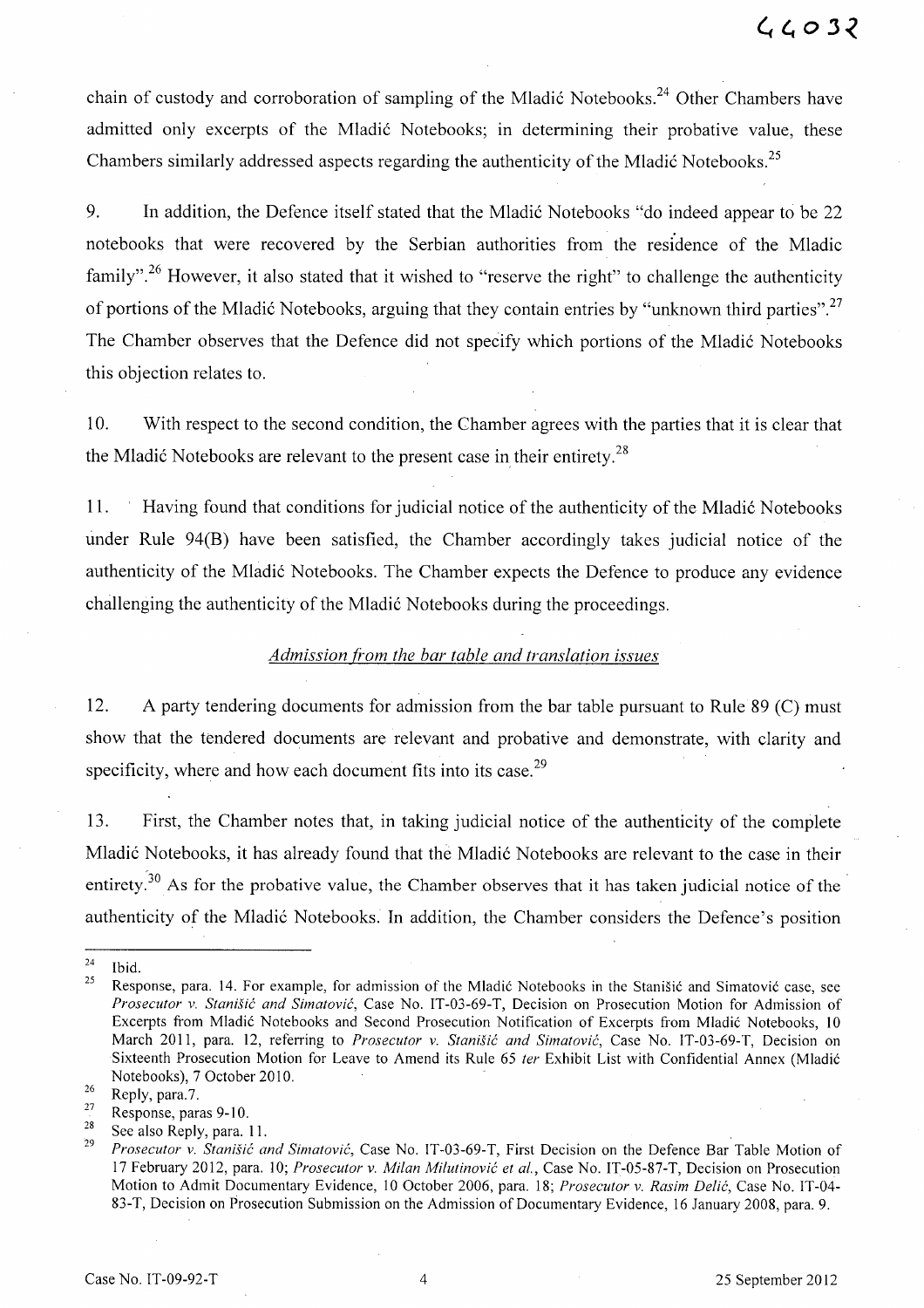that the Mladic Notebooks are probative "in general" and that "the greater part" of the handwritten text in the Mladić Notebooks belongs to the Accused.<sup>31</sup> Based on the foregoing, the Chamber finds that the Mladic Notebooks have probative value.

14. In relation to Prosecution's request to admit into evidence the Mladić Notebooks in advance of witness testimony on the matter, the Chamber first recalls its guidance on the admission of evidence from the bar table, which sets out that bar table motions should be filed at a late stage of the tendering party's case.<sup>32</sup> The Chamber has considered the nature and the content of the Mladić Notebooks, as well as the fact that both parties have indicated they will use them throughout the course of proceedings with a number of witnesses, and considers that an exception to the guidance is warranted. $33$ 

15. With respect to the Mladić Notebook bearing Rule 65ter no. 19594, the Chamber notes that on e-Court there is one page, numbered respectively page 157 in the *B/C/S* version and page 161 in the English translation, which does not appear to be present in the original handwritten version of the document. The Chamber instructs the Prosecution to remove that page from the respective *B/C/S* and English versions or, alternatively, to provide the Chamber with the original of the corresponding handwritten page.

16. Having found that the Mladic Notebooks are probative and relevant, the Chamber decides to admit the Mladić Notebooks into evidence in their entirety. Given the voluminous nature of the Mladic Notebooks, the Chamber considers that it would not be useful to require the Prosecution to now indicate, with clarity and specificity, how each entry of the notebooks fits into its case. The Chamber expects the Prosecution to provide this information when it will decide to use or rely on the Mladic Notebooks in the course of the proceedings.

# **IV. DISPOSITION**

17. For the foregoing reasons, pursuant to Rules 89 and 94(B) of the Rules, the Chamber **GRANTS** the Motion and

1. **INSTRUCTS** the Prosecution to modify document bearing Rule *65ter* no. 19594 In accordance with paragraph 15 of this Decision;

 $30$  See para. 10 of this Decision.

 $\frac{31}{32}$  Response, paras 10-11.

<sup>32</sup> T. 109-110.

 $33$  Motion, paras 15-17.